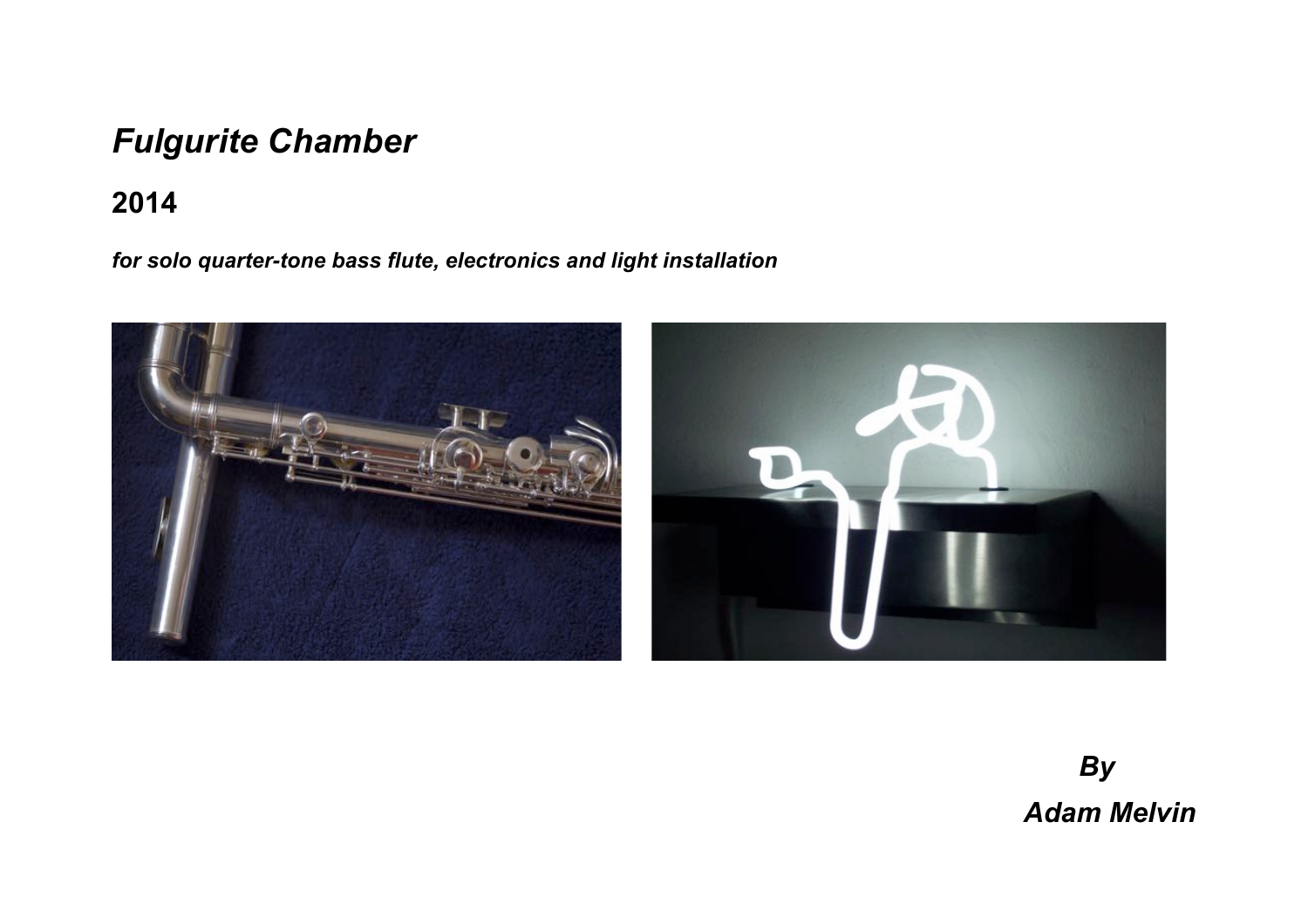## *Fulgurite Chamber*

Music by Adam Melvin

Light installations by Mark Melvin

**Notes:**

**Scored for**: Kingma System quarter-tone bass flute (amplified), electronic tape and 5-piece light installation

**Duration** = c. 22 minutes

**I van schaduwen** (*of shadows*) **II lichten op** (*lights on*) **III lichten op…lichten uit** (*lights on…lights off*) **IV verdwijnende lijnen** (*disappearing lines)* **V nagloed** (*afterglow)*

The score consists of a flute stave and electronics stave (marked 'tape'). Please note that the electronics stave contains only some of the electronic part's content in the form of notated/graphic material and is not a complete graphic score; it is meant as a guide for the electronic musician and flautist to help synchronize parts.

Sections of material are often linked with a single line between bars. Here, the flautist should observe a brief pause between sections unless indicated to move 'straight on' to the next section. Where a line with arrows at each end is indicated (movement II, page 4) the player should move to and from between the two linked bars. Once the player wishes to move on to the next section, they should no longer repeat the previous material as notated (indicated by  $\blacktriangleright$ ). The exception is movement I where the player may insert the material linked with  $\bullet$  in between notated sections (see performance note on the stave)

Arrows following scored or tape material indicate for the phrase is repeated/continues until the next notated phrase or until where a rest is indicated.

Vertical dotted arrows indicate where material immediately follows the previous gesture.

All other performance directions are given on the score.

Accidentals carry throughout each 'bar' (included those contained within dotted barlines)

The electronics part consists of separate self-contained, numbered sounds files that can be organised chronologically in software such as Logic Pro, Pro Tools etc. Each file should be triggered as indicated by the asterisks below the tape stave. Please note that for ease of playback, each movement's soundfiles are numbered separately (beginning at 1). Stereo and Quadrophonic mixes of the electronics parts are available.

In addition, movement II requires some live automation: A single soundfile with an electronic 'ping' sampled from a fluorescent strip light should be triggered via midi-controller according to the performance note in the score (see page 4).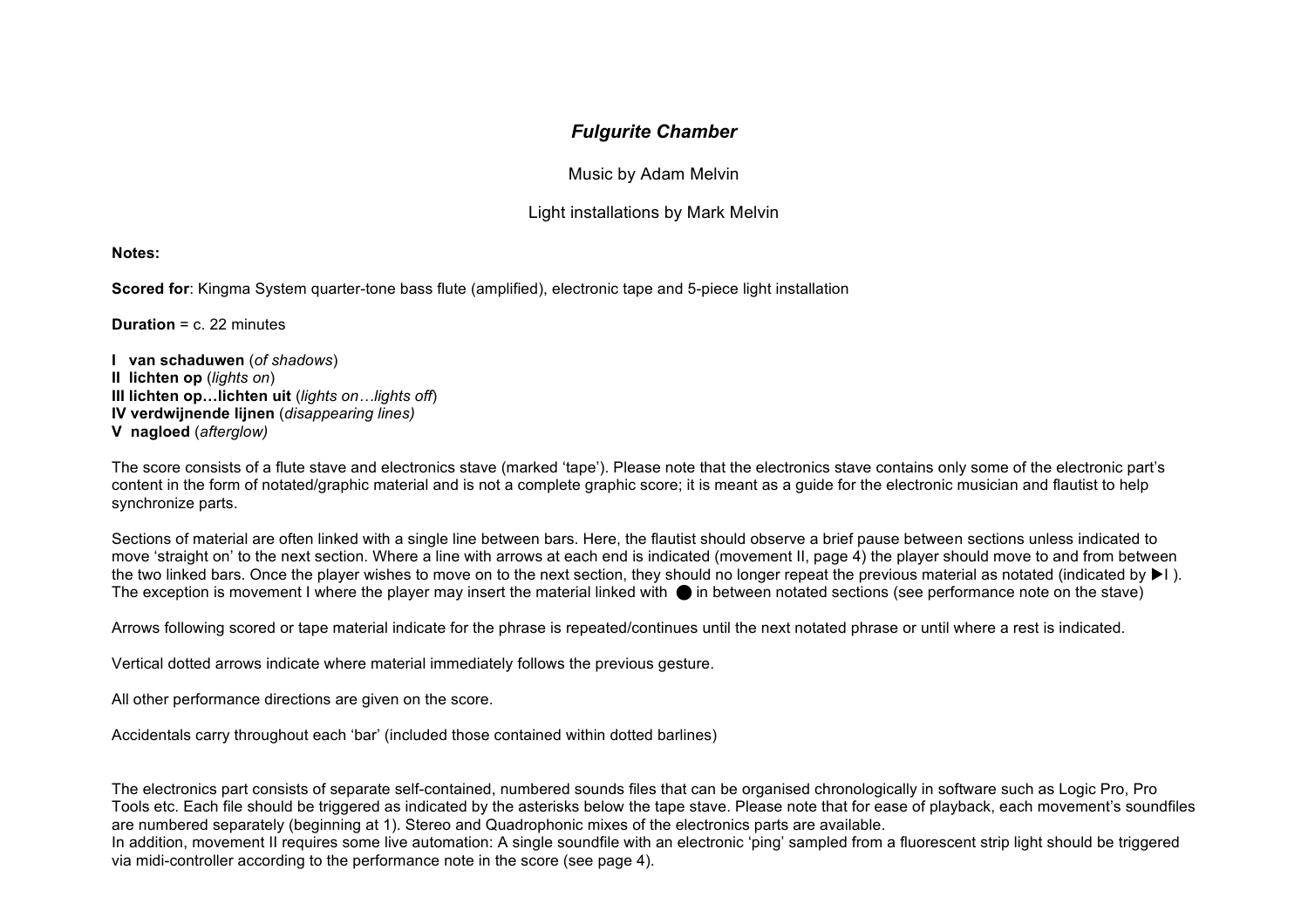**Light installations:** Fulgurite Chamber employs 4-5 light installations: 2 light boxes and 2-3 neon light installations.



Light boxes: Both should be wall mounted and placed behind the flautist onstage, one either side of the performer or both on one side. Both boxes are controlled with an Arduino through a Max Patch and controlled via a trackpad. The Max Patch also allows one or both light boxed to be triggered by the signal from the flautist's microphone if desired. Please note that Lightbox 1 has two separate dimmer bulbs each lighting half of the circular installation while Lightbox 2 has one bulb that lights the entire piece. It is advised that the flautist use a small mirror on a music stand or similar to enable them to see both light boxes.



Neon pieces: are simply switched on and off. They may be placed wherever desired in the performance space. The small, tangled neon piece entitled, *Stammer* is fixed to its own metal shelf and should be wall mounted. The neon ladder piece should be secured to a wall and allowed to rest on the floor of the performance space. The flashing hands piece may be placed anywhere on the floor space.

The 'performance' of the light piece is largely improvised and may be controlled by the electronic musician or a third individual. That said, the ensemble should observe the following guide…

**I van schaduwen** – use Light box 1 (dual bulb) only

**II lichten op** – use Light box 2 only OR both Light boxes

**III lichten op...lichten uit** – use the flashing 'hands' piece

**IV verdwijnende lijnen** – use *Stammer*

**V nagloed** – use the ladder piece, both light boxes and any combination of the other neon piece; if possible, all pieces should feature at some point and should be switched off one by one over the course of the movement. The order in which each light installation 'exits' the piece is up to the ensemble.

------------------------------------------------------

Fulgurite Chamber was commissioned by the Arts Council of Ireland/ An Chomhairle Ealaíon Music Project in partnership with Void Gallery and Derry~Londonderry City of Culture 2013.

It was premiered at Ebrington Barracks, Derry~Londonderry on 24<sup>th</sup> April 2014 by rarescale (Carla Rees – flute, Michael Oliva – electronics)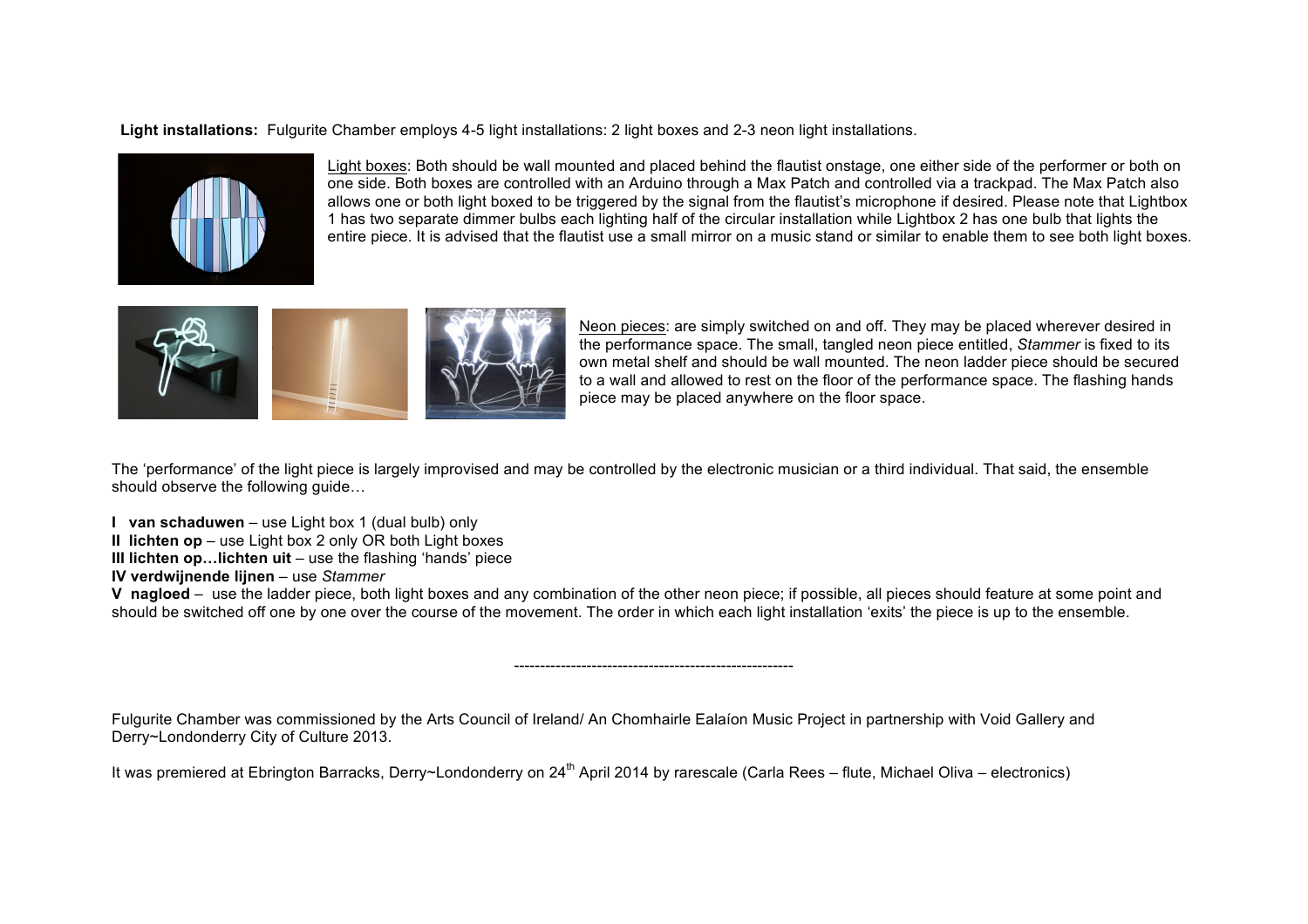Fulgurite Chamber



*\* pitches with small note heads should be played half-air, as if emerging from the 'ghost' sonority. Have hardly any 'true' pitch at first and gradually employ less air as the movement develops*

Tape

**1.**\*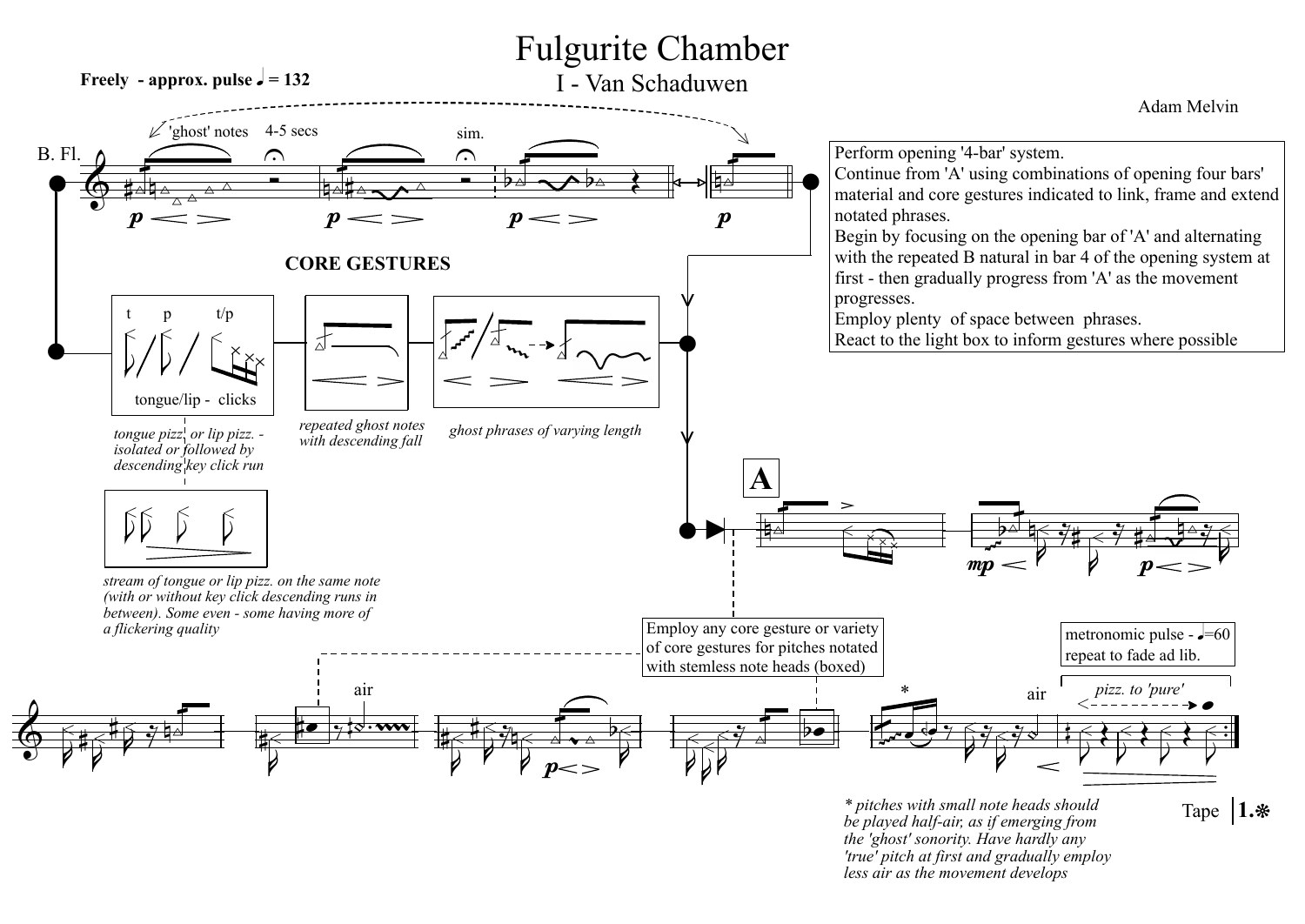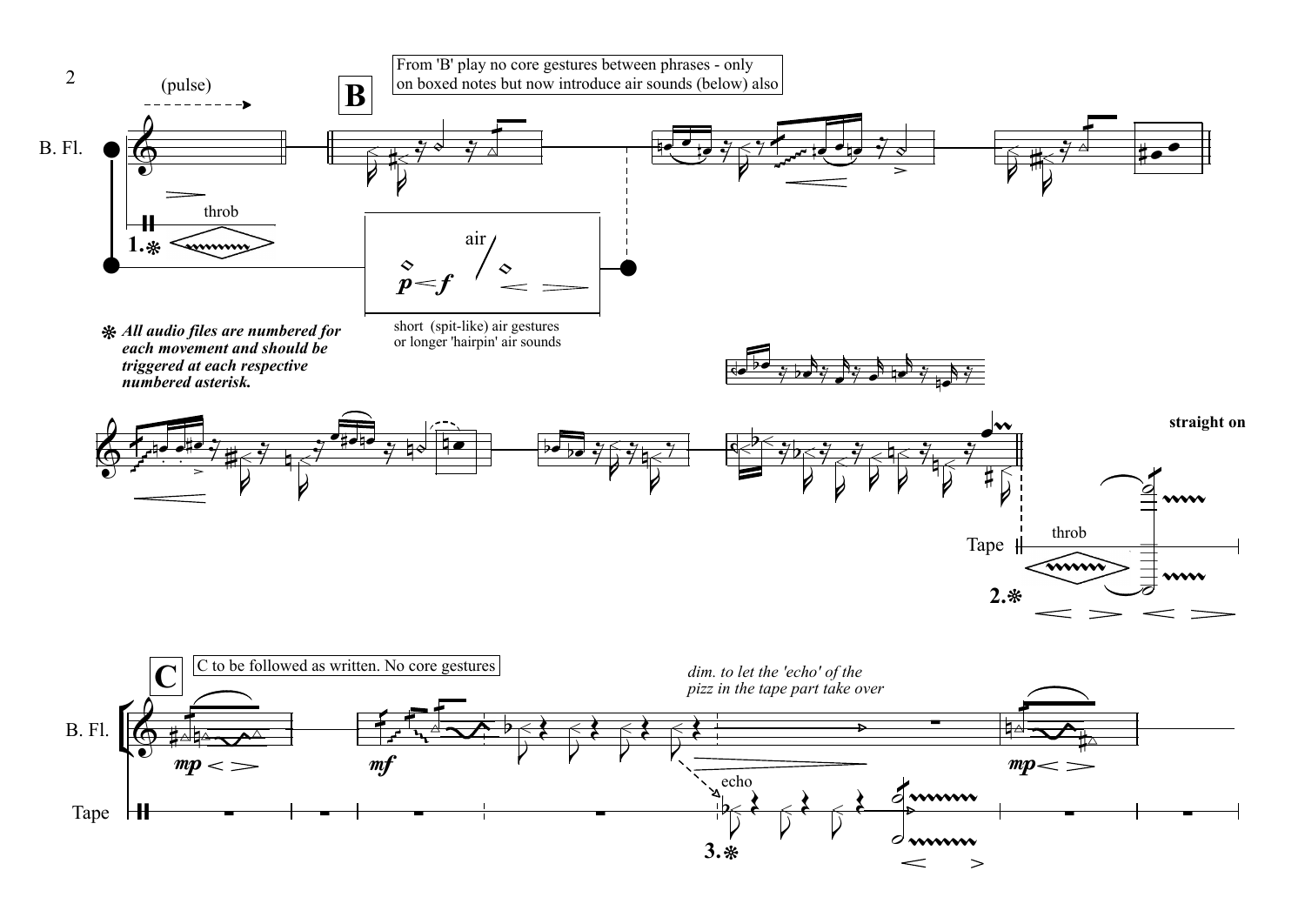

 $10.*$ 

 $\overline{3}$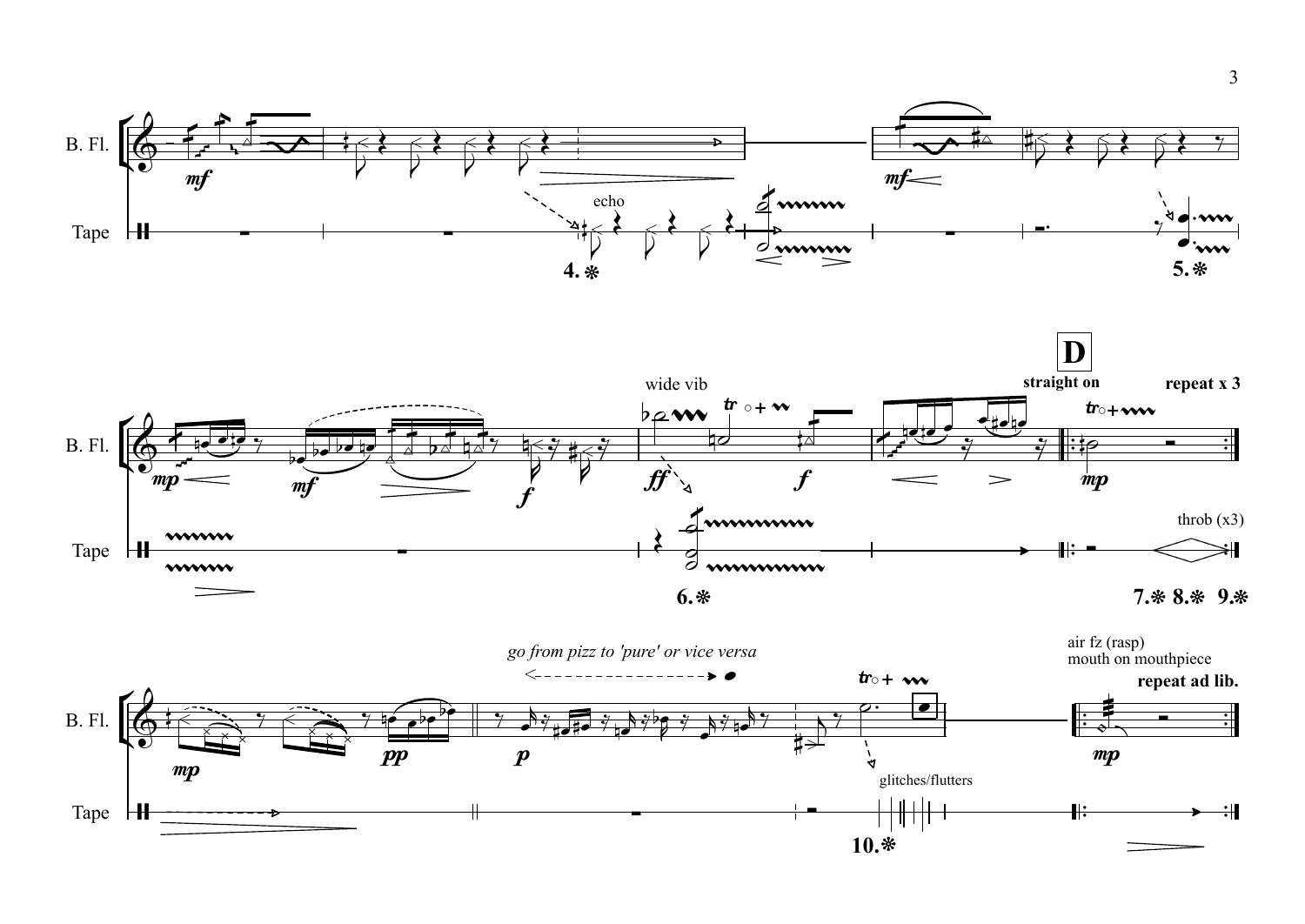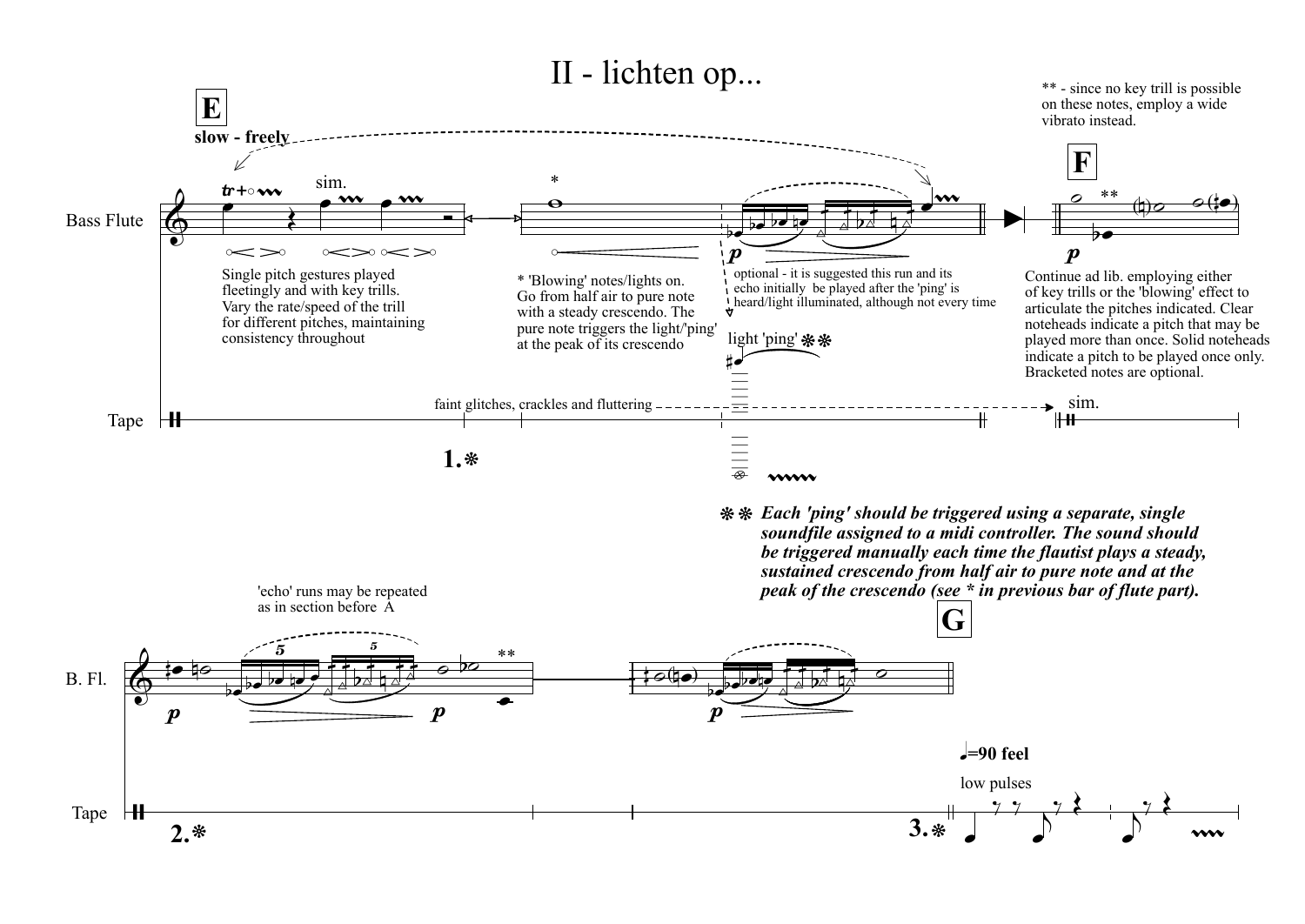



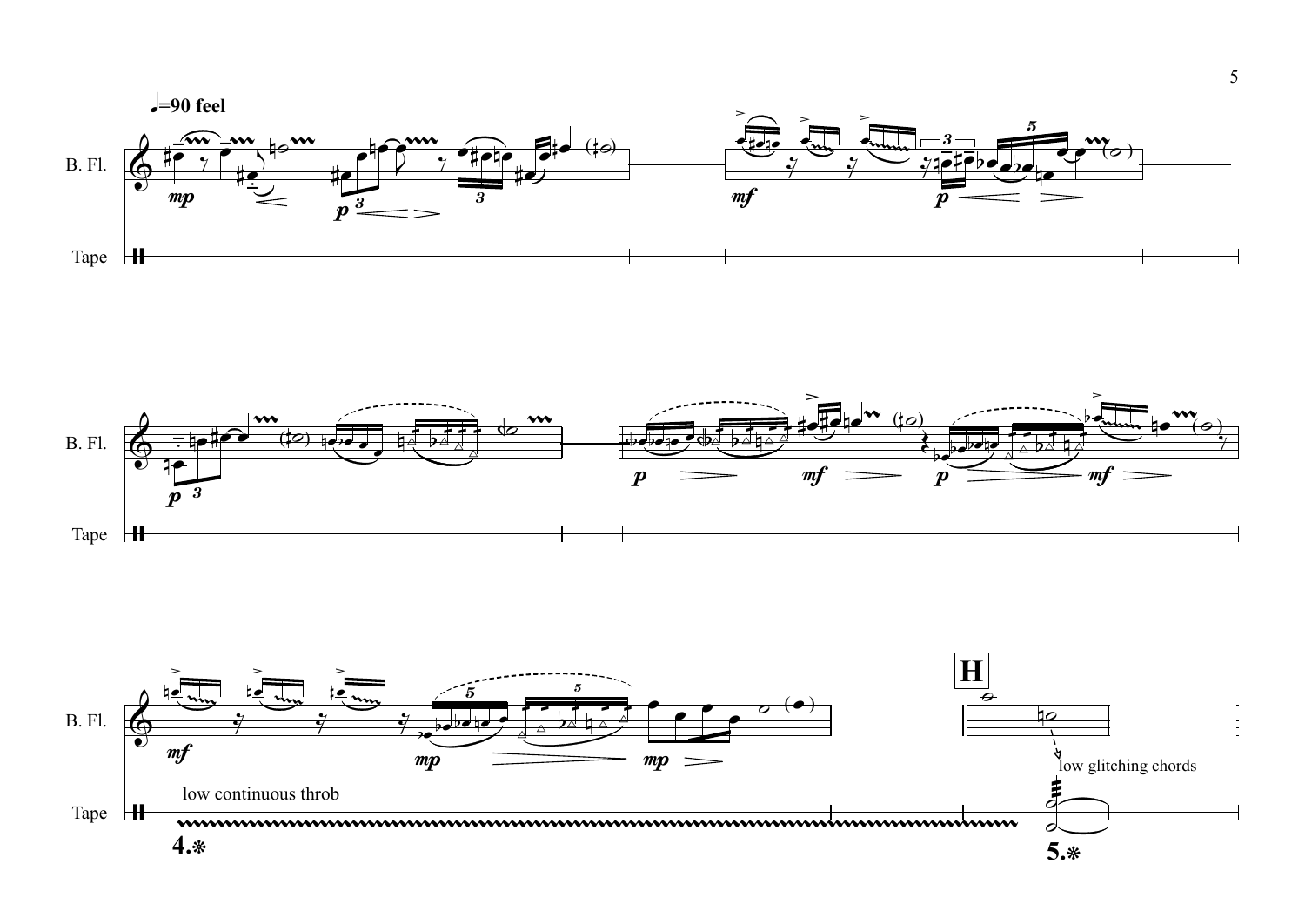

alternate between pitches

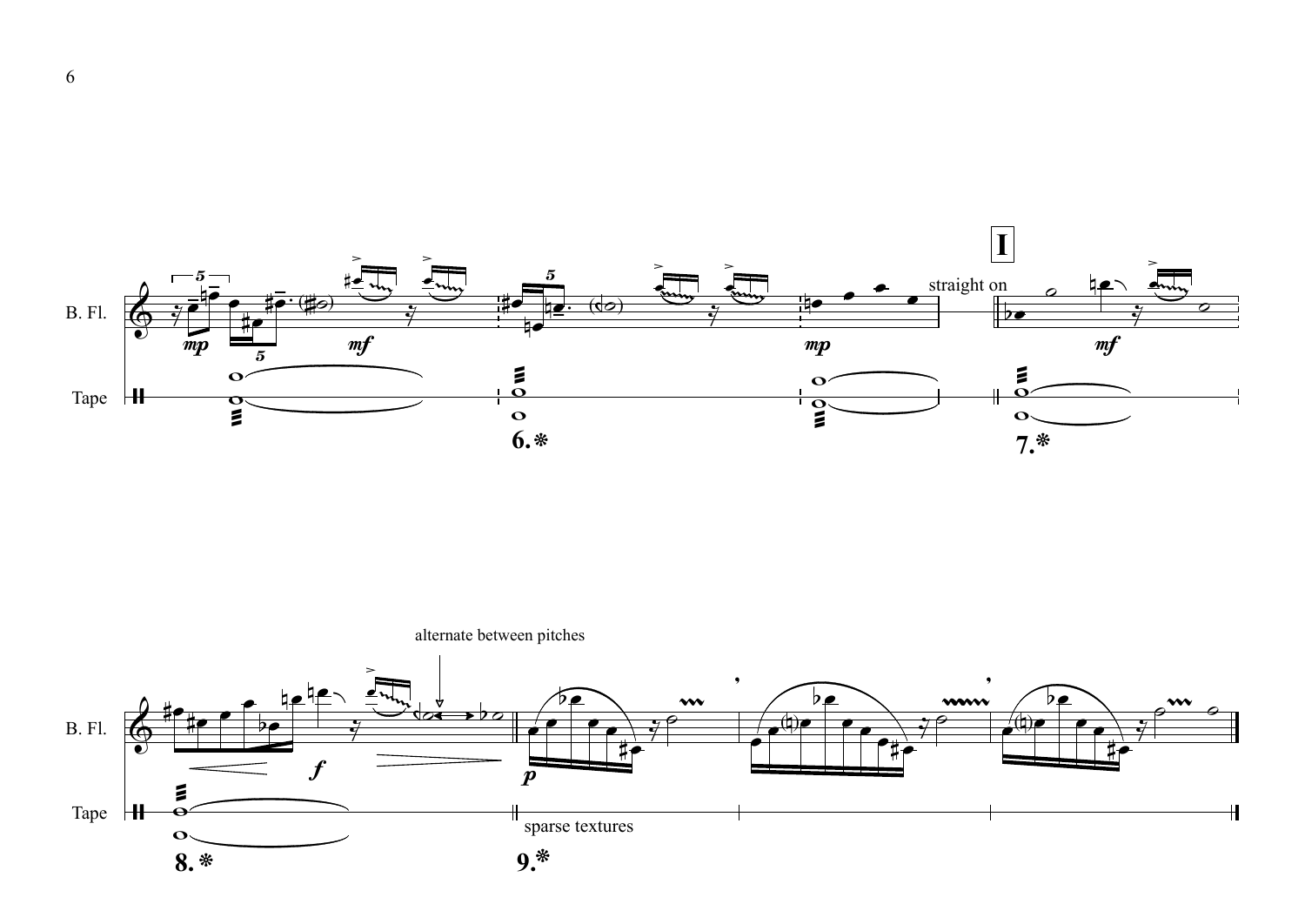## III - lichten op...lichten uit

 $\overline{\mathbf{J}}$ 





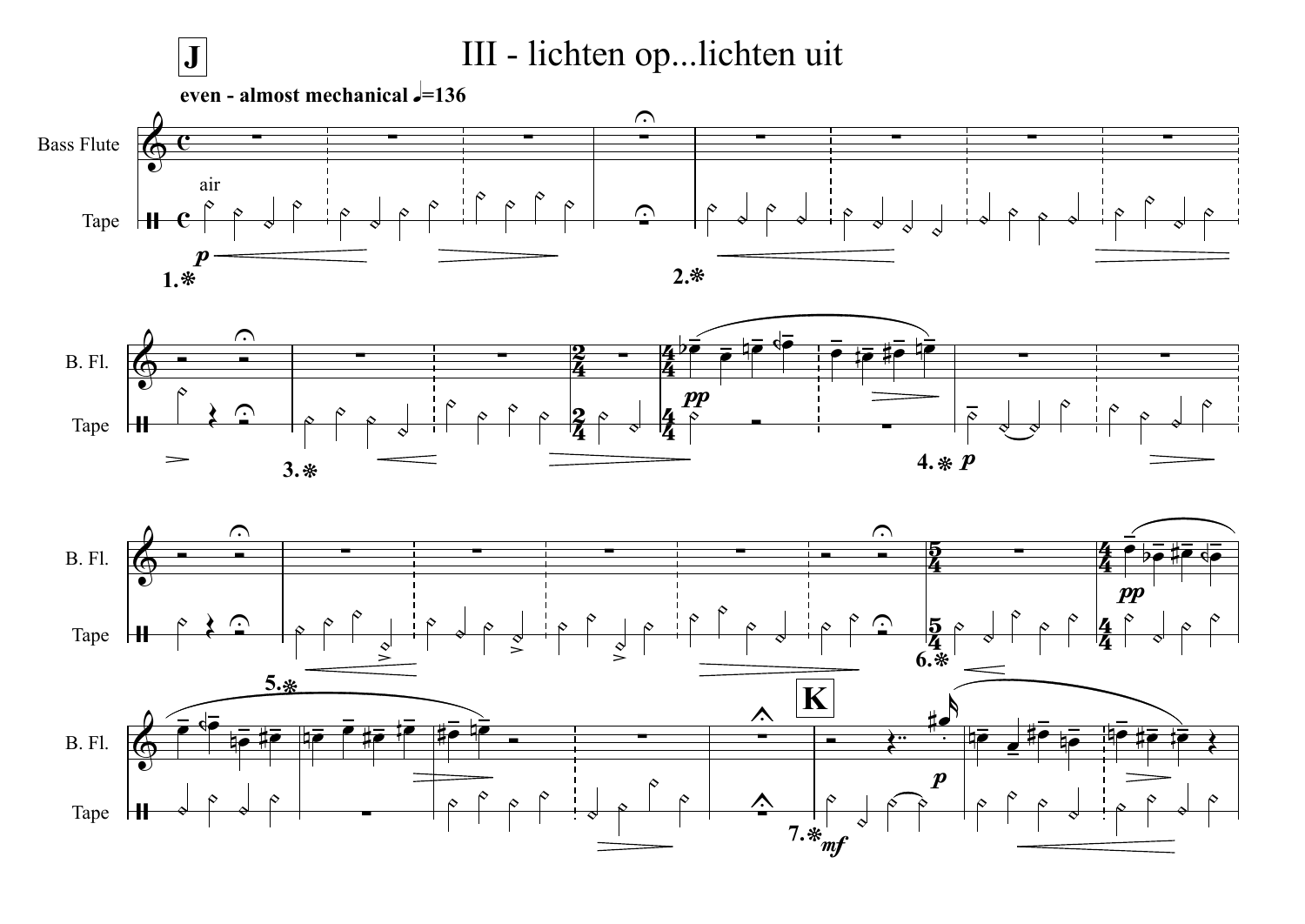



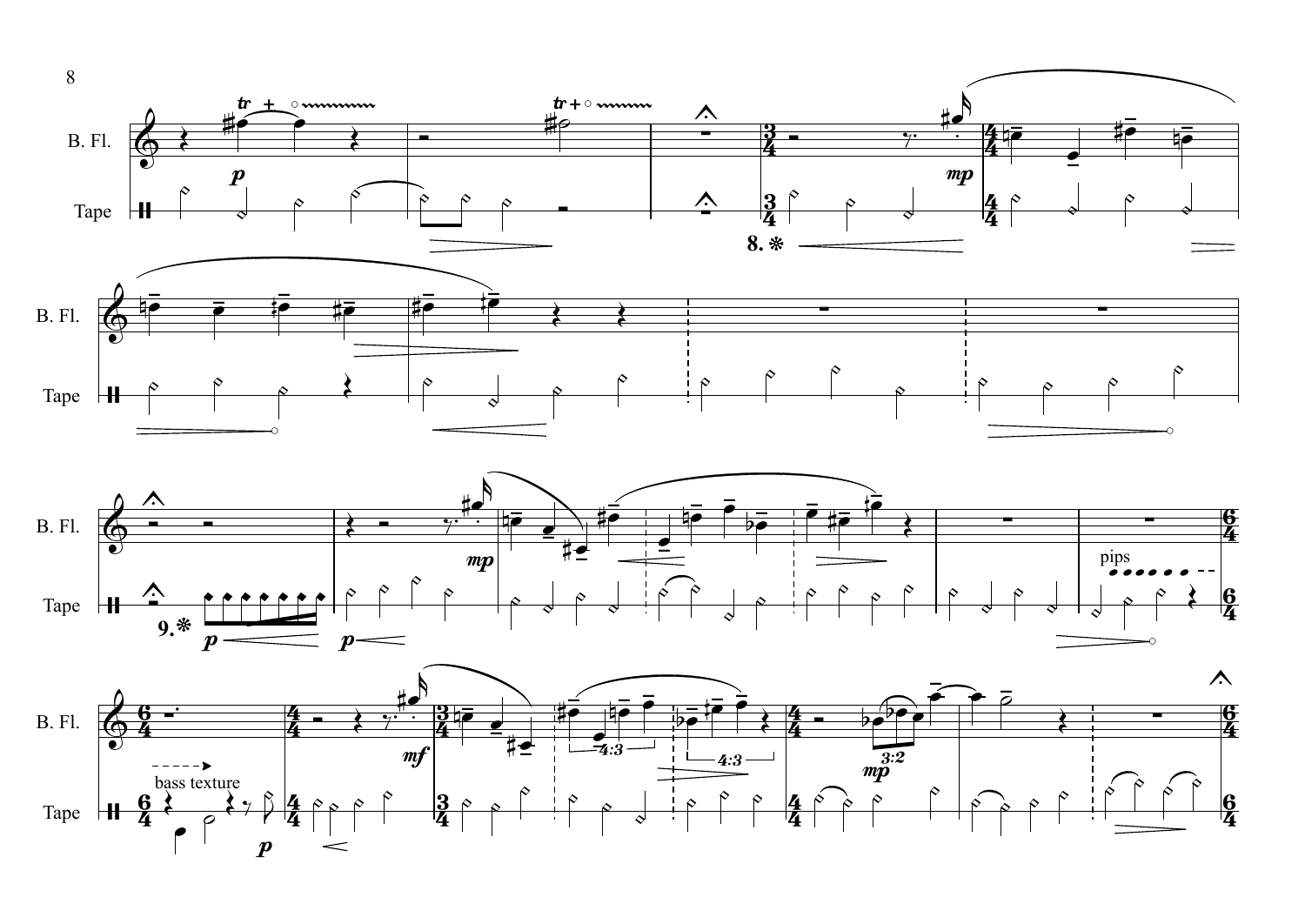



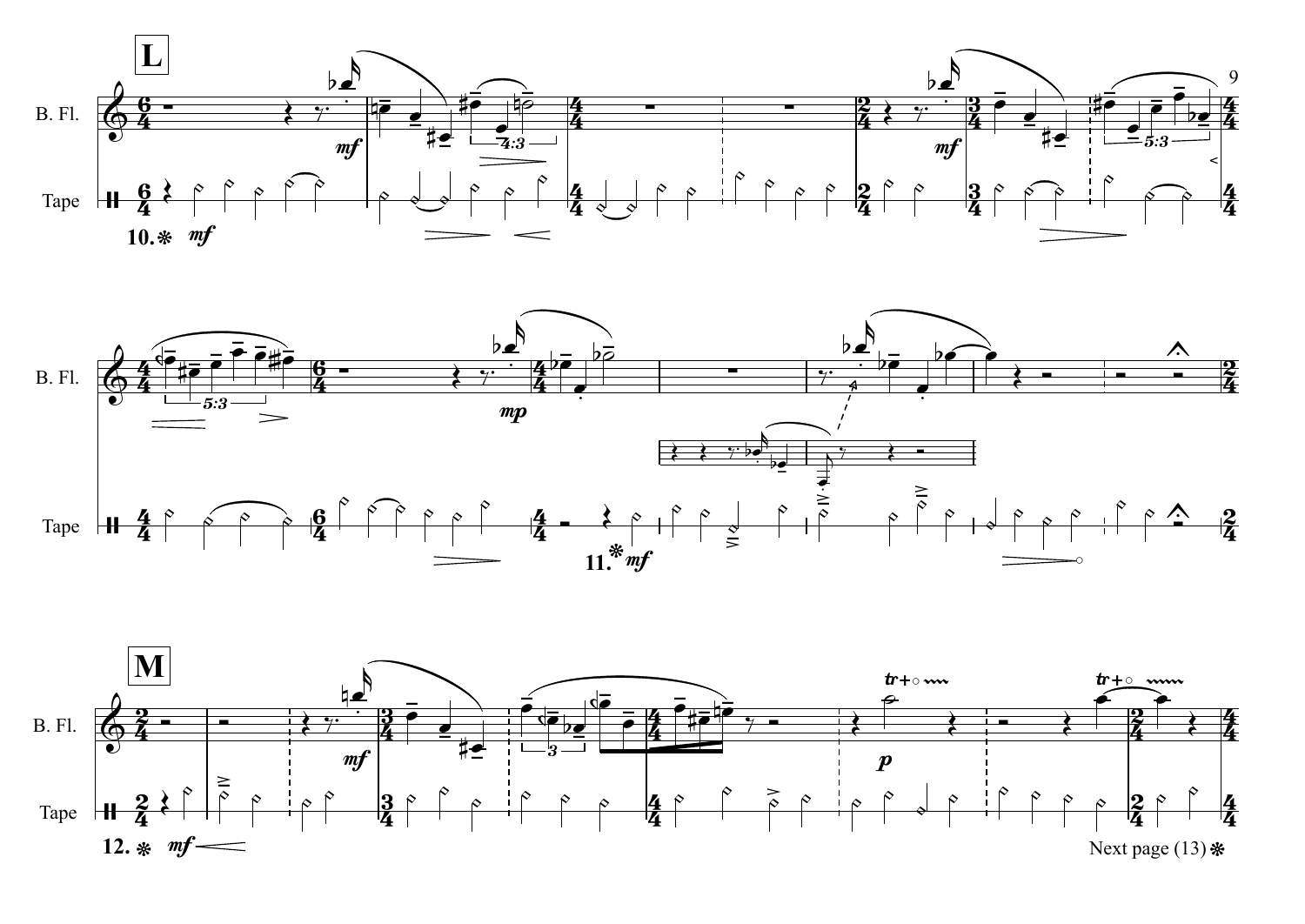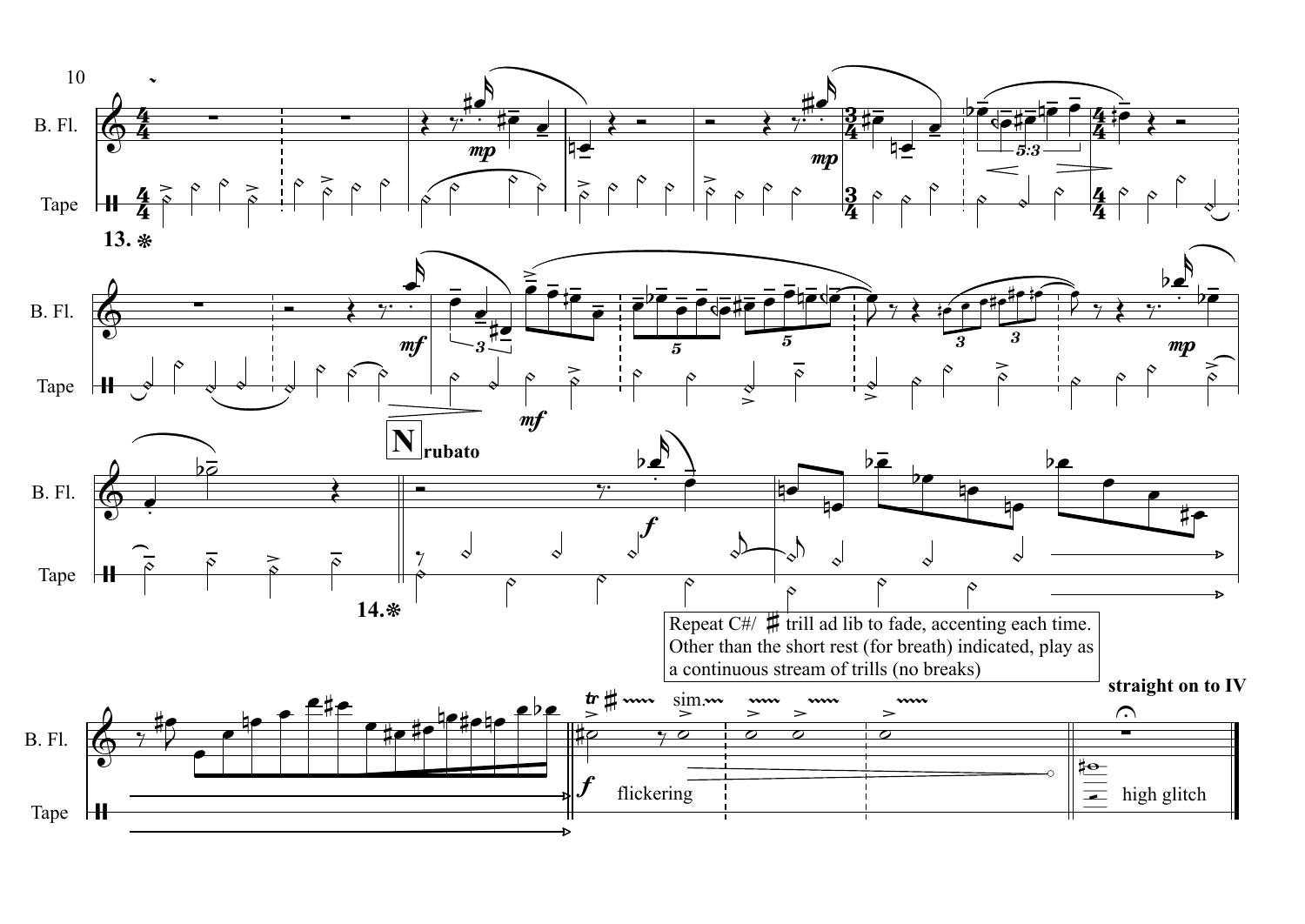

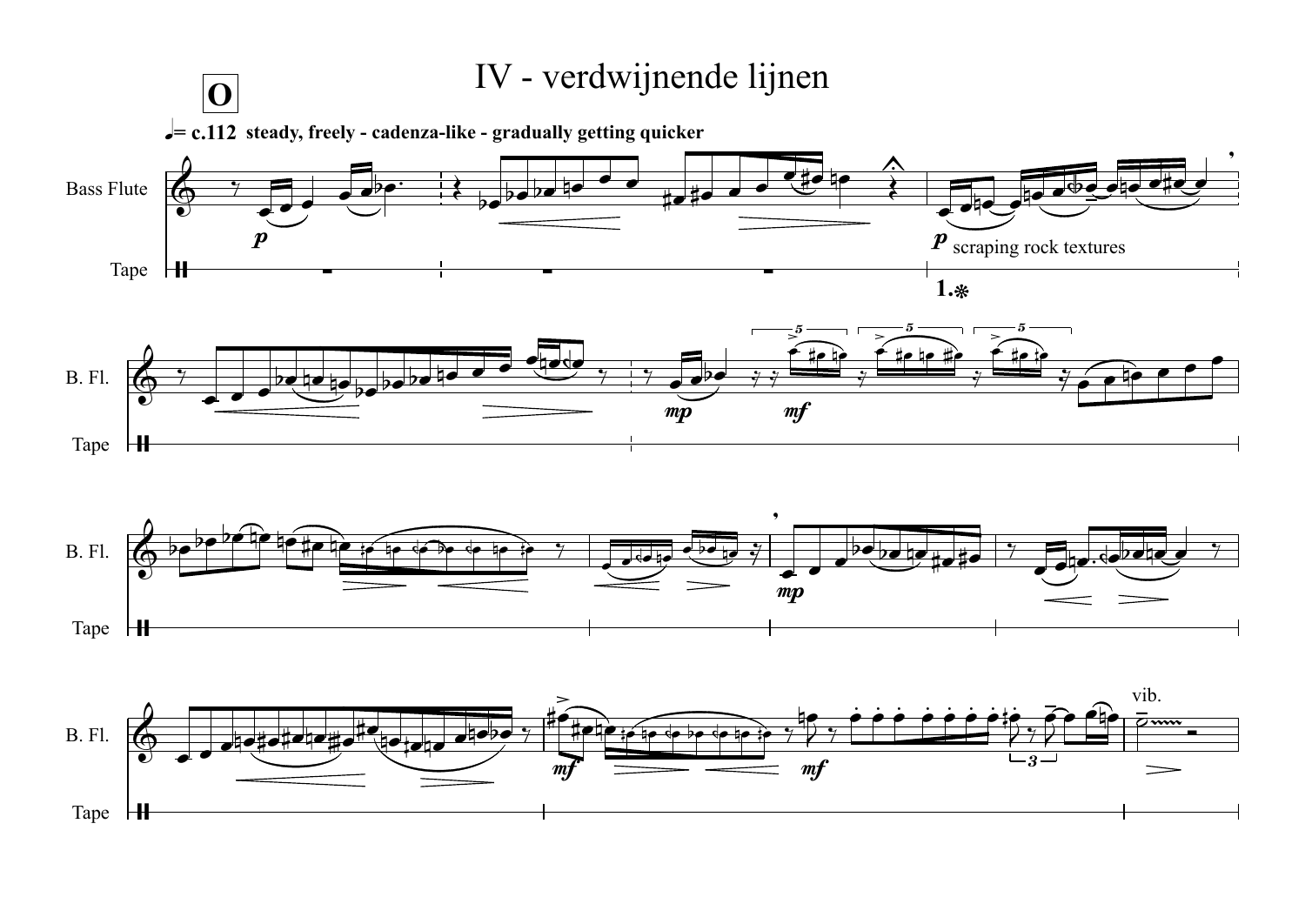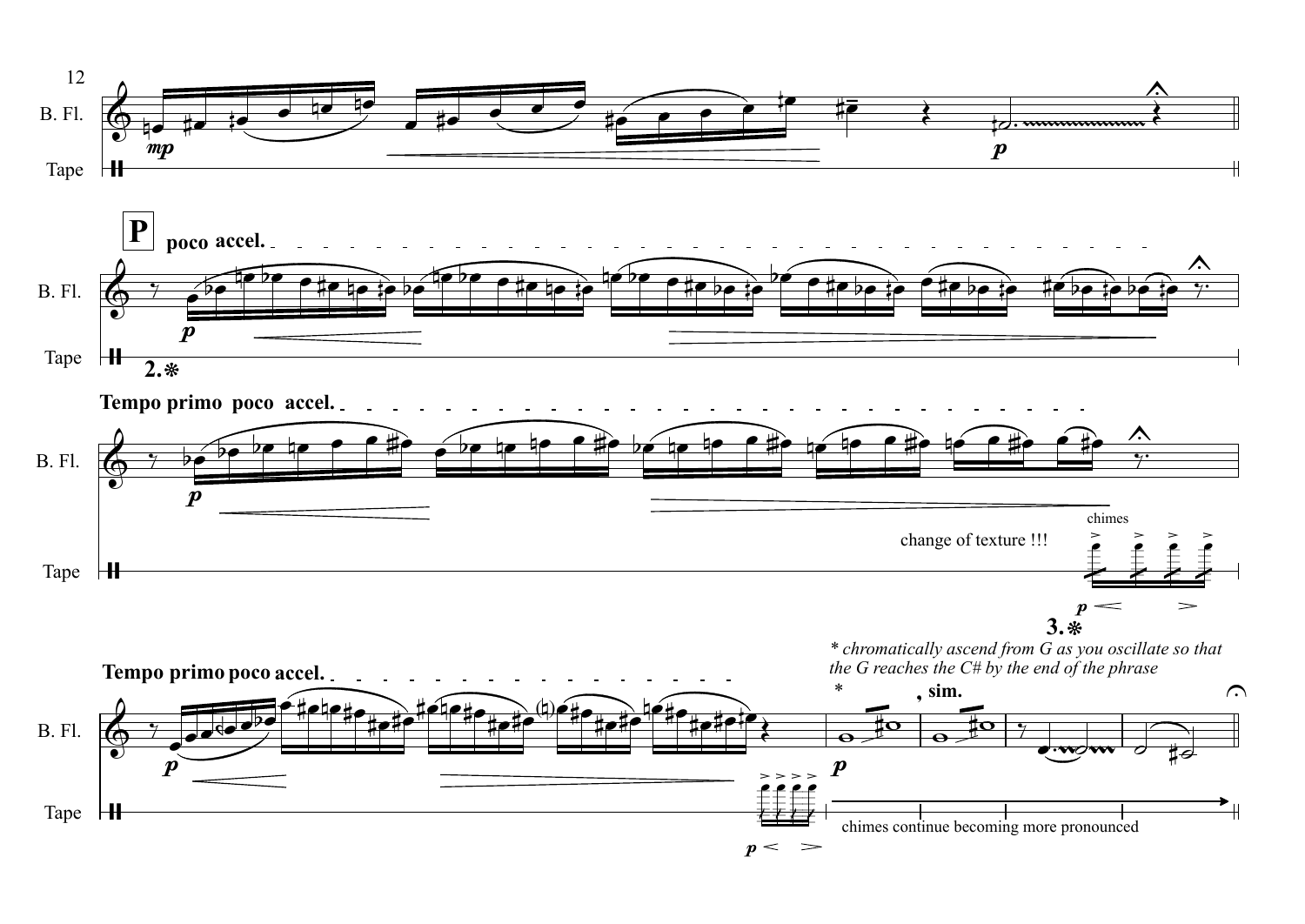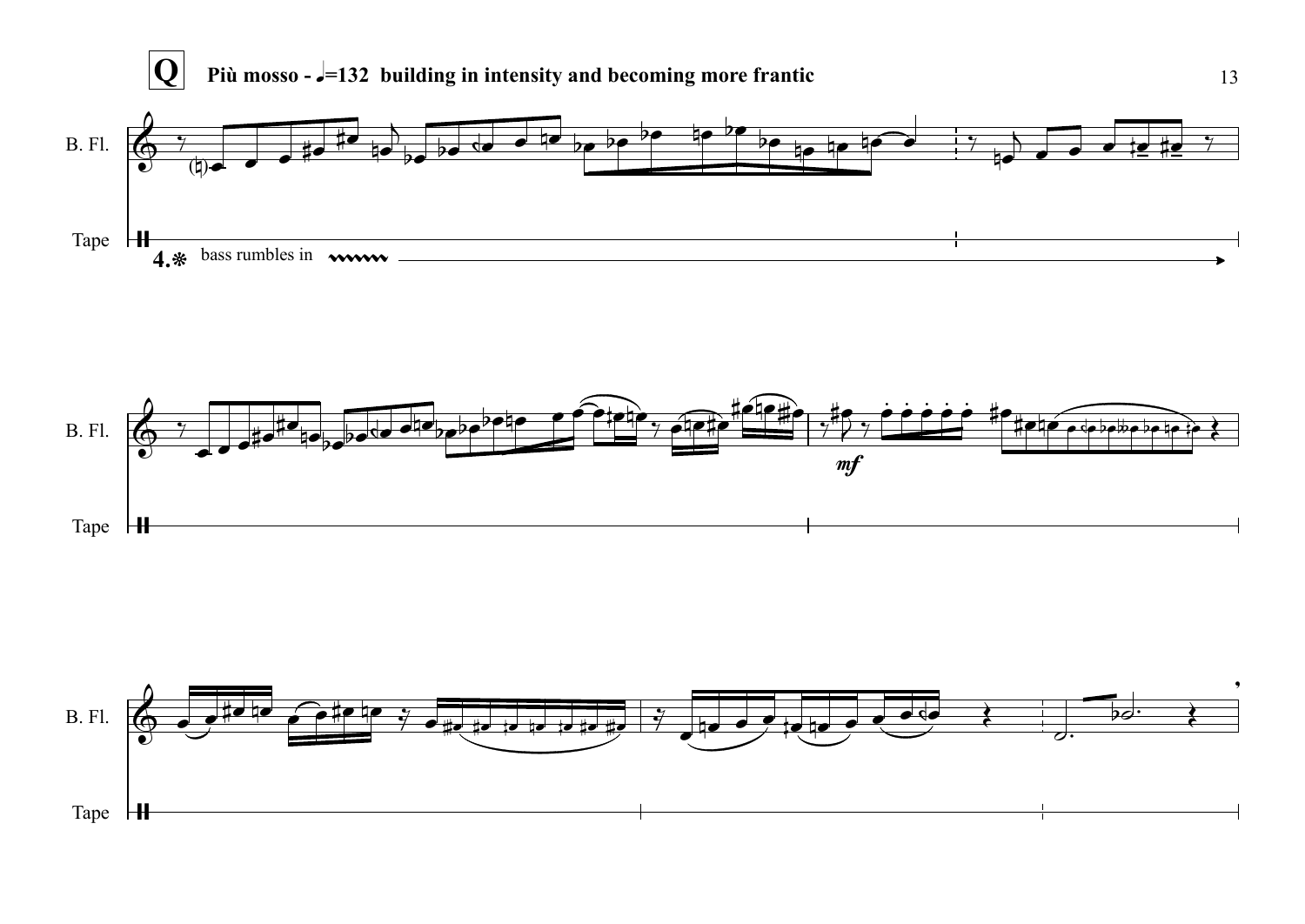

 $|\mathbf{R}|$ 





 $14$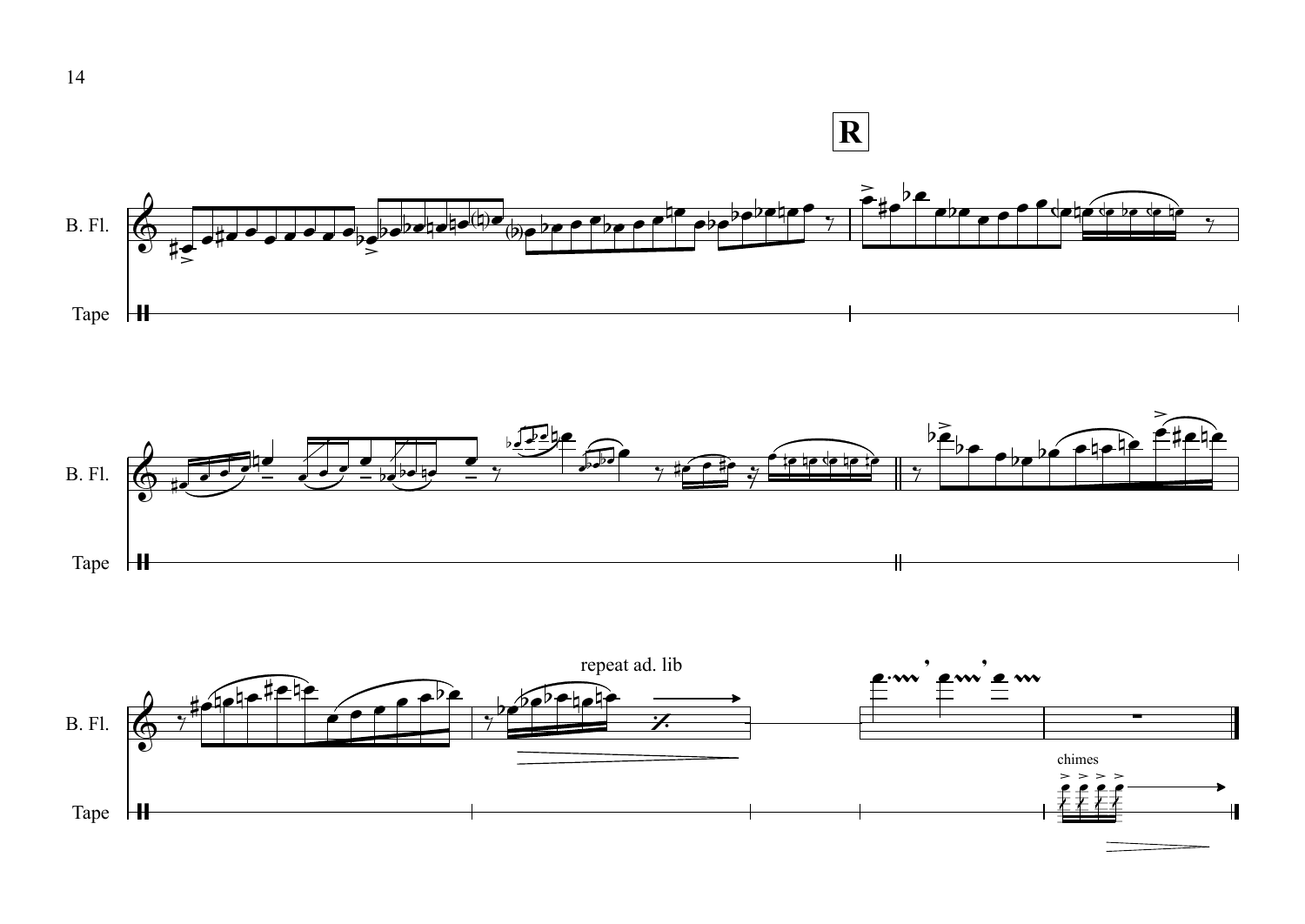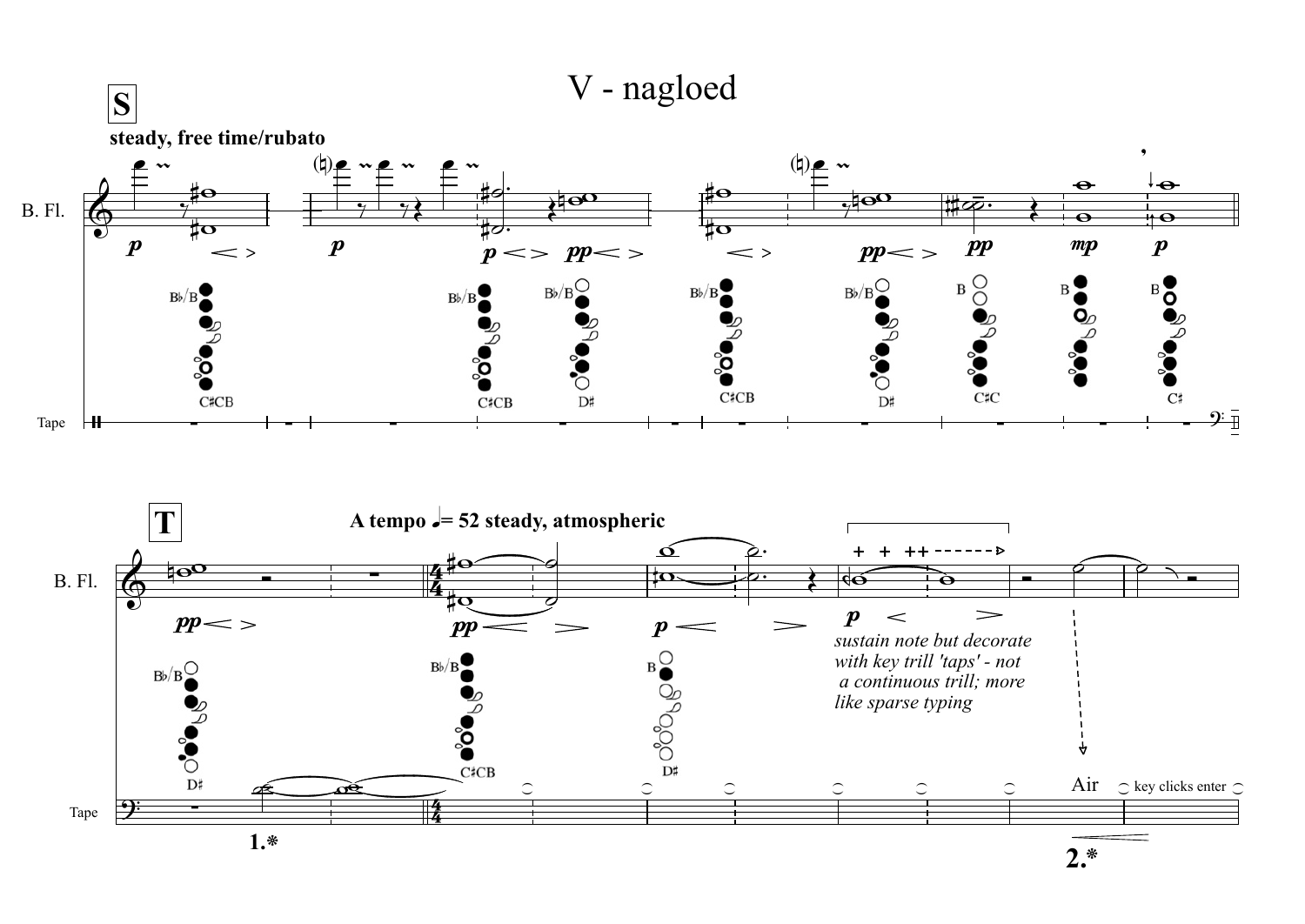



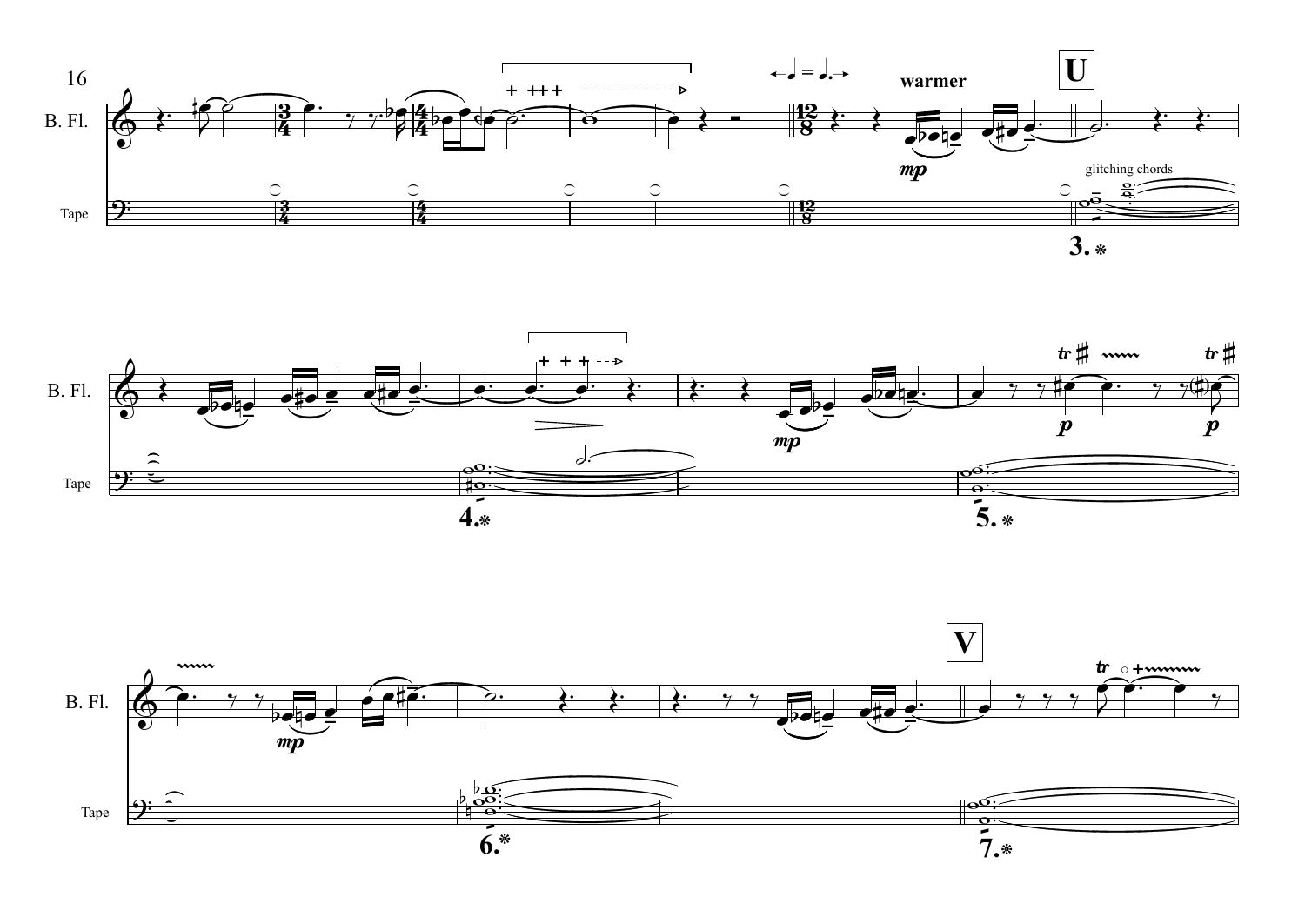

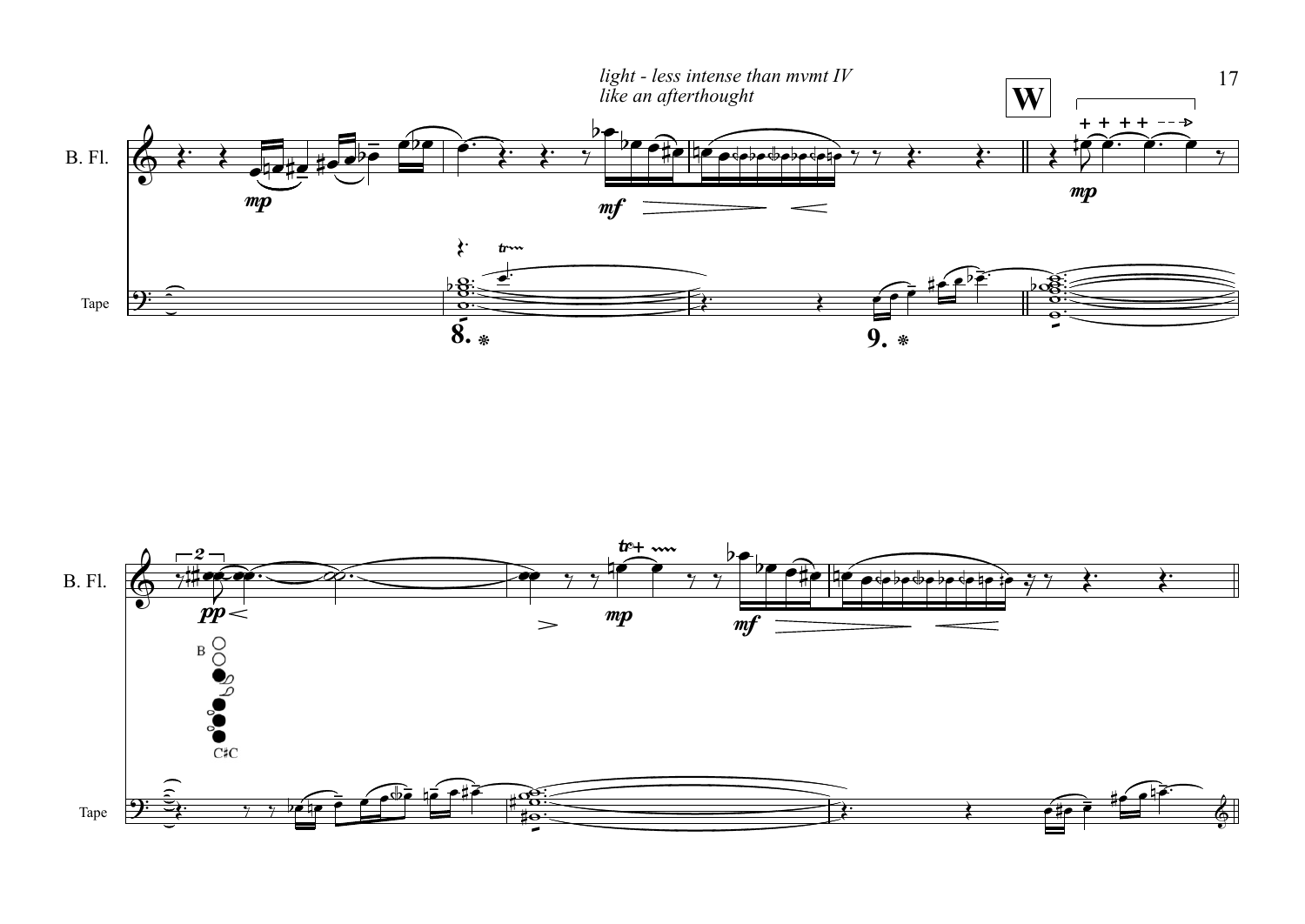